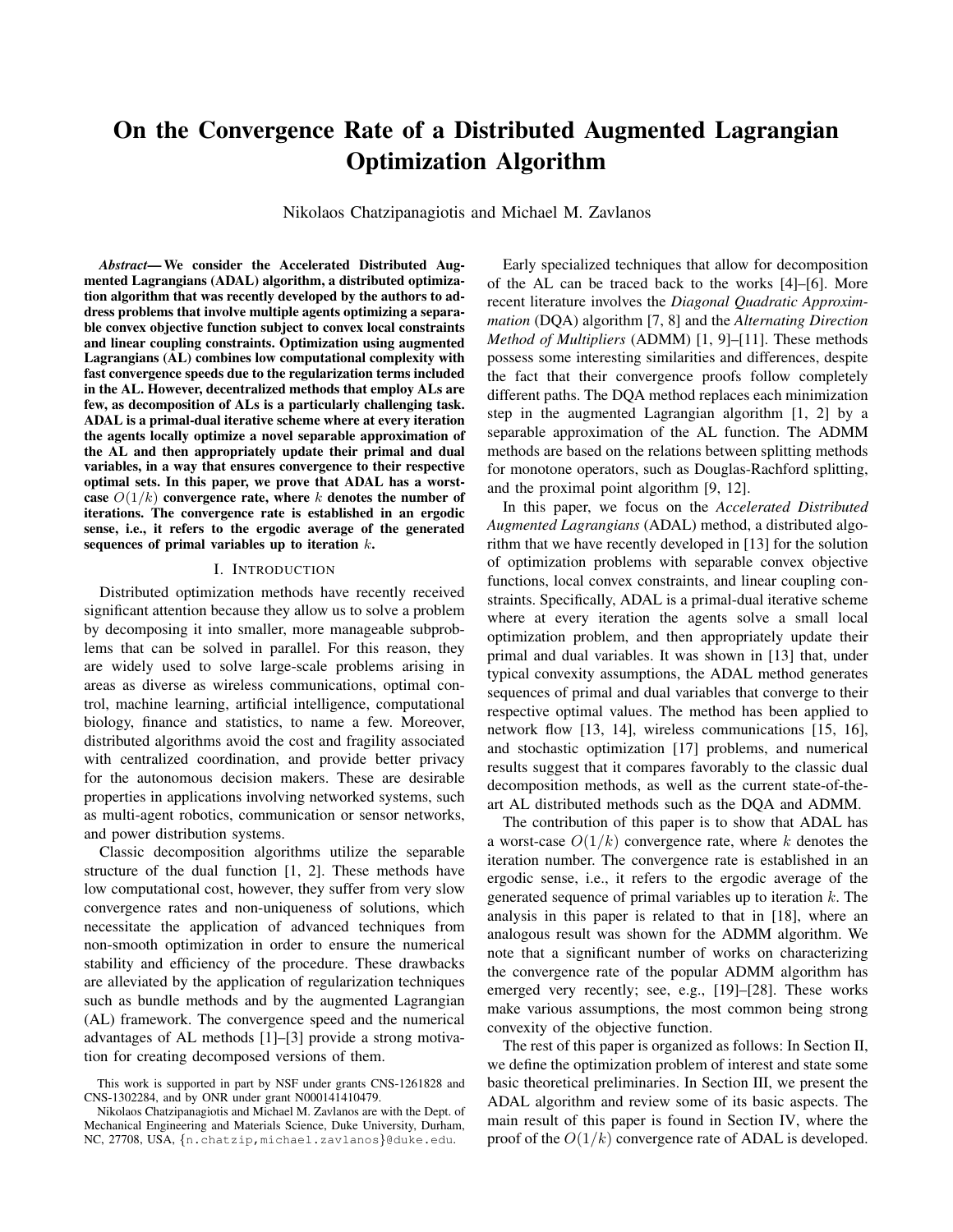## Algorithm 1 Augmented Lagrangian Method (ALM)

Set  $k = 1$  and define initial Lagrange multipliers  $\lambda^1$ .

1. For a fixed vector  $\lambda^k$ , calculate  $x^{k+1}$  as a solution of the problem:

$$
\min_{\mathbf{x} \in \mathcal{X}} \Lambda_{\rho}(\mathbf{x}, \lambda^k). \tag{4}
$$

2. If the constraints  $\sum_{i=1}^{N} \mathbf{A}_i \mathbf{x}_i^{k+1} = \mathbf{b}$  are satisfied, then stop (optimal solution found). Otherwise, set :

$$
\lambda^{k+1} = \lambda^k + \rho \Big( \sum_{i=1}^N \mathbf{A}_i \mathbf{x}_i^{k+1} - \mathbf{b} \Big), \qquad (5)
$$

Increase k by one and return to Step 1.

## II. PROBLEM DEFINITION

We are interested in convex optimization problems of the form

$$
\min_{\mathbf{x}_i} \sum_{i=1}^N f_i(\mathbf{x}_i)
$$
\n
$$
\text{subject to } \sum_{i=1}^N \mathbf{A}_i \mathbf{x}_i = \mathbf{b},
$$
\n
$$
\mathbf{x}_i \in \mathcal{X}_i, \quad i = 1, 2, \dots, N.
$$
\n
$$
(1)
$$

Problem (1) models situations where a set  $\mathcal{I} = \{1, 2, \ldots, N\}$ of decision makers, henceforth referred to as agents, need to determine local decisions  $x_i \in \mathcal{X}_i$  that minimize a collection of functions  $f_i(\mathbf{x}_i)$ , while respecting a set of affine coupling constraints  $\sum_{i=1}^{N} \mathbf{A}_i \mathbf{x}_i = \mathbf{b}$ . Here, for all  $i \in \mathcal{I}$ , the functions  $f_i: \mathbb{R}^n \to \mathbb{R}$  are convex (not necessarily differentiable), the local sets  $\mathcal{X}_i \subseteq \mathbb{R}^{n_i}$  for  $i \in \mathcal{I}$  are nonempty closed and convex, and  $A_i$  is  $m \times n_i$ . Let

$$
F(\mathbf{x}) = \sum_{i=1}^{N} f_i(\mathbf{x}_i),
$$

where  $\mathbf{x} = [\mathbf{x}_1^\top, \dots, \mathbf{x}_N^\top]^\top \in \mathbb{R}^n$ , and  $n = \sum_{i=1}^N n_i$ . Denoting  $\mathbf{A} = [\mathbf{A}_1 \dots \mathbf{A}_N] \in \mathbb{R}^{m \times n}$ , the constraint  $\sum_{i=1}^N \mathbf{A}_i \mathbf{x}_i =$ b in problem (1) becomes  $Ax = b$ . Associating Lagrange multipliers  $\lambda \in \mathbb{R}^m$  with that constraint, the Lagrangian for (1) is defined as

$$
L(\mathbf{x}, \lambda) = F(\mathbf{x}) + \langle \lambda, \mathbf{A}\mathbf{x} - \mathbf{b} \rangle
$$
  
= 
$$
\sum_{i=1}^{N} L_i(\mathbf{x}_i, \lambda) - \langle \mathbf{b}, \lambda \rangle,
$$
 (2)

where  $L_i(\mathbf{x}_i, \lambda) = f_i(\mathbf{x}_i) + \langle \lambda, \mathbf{A}_i \mathbf{x}_i \rangle$ , and  $\langle \cdot, \cdot \rangle$  denotes inner product. Then, the dual function is defined as

$$
g(\lambda) = \inf_{\mathbf{x} \in \mathcal{X}} L(\mathbf{x}, \lambda) = \sum_{i=1}^{N} g_i(\lambda) - \langle \mathbf{b}, \lambda \rangle,
$$

where  $\mathcal{X} = \mathcal{X}_1 \times \mathcal{X}_2 \cdots \times \mathcal{X}_N$ , and

$$
g_i(\lambda) = \inf_{\mathbf{x}_i \in \mathcal{X}_i} \Big[ f_i(\mathbf{x}_i) + \langle \lambda, \mathbf{A}_i \mathbf{x}_i \rangle \Big].
$$

The dual function is decomposable and this gives rise to decomposition methods that address the *dual problem* [1, 2]

$$
\max_{\lambda \in \mathbb{R}^m} \sum_{i=1}^N g_i(\lambda) - \langle \mathbf{b}, \lambda \rangle.
$$
 (3)

Such dual methods suffer from well-documented disadvantages, the most notable ones being their exceedingly slow

# Algorithm 2 Accelerated Distributed Augmented Lagrangians (ADAL)

Set  $k = 1$  and define initial Lagrange multipliers  $\lambda^1$  and initial primal variables  $x^1$ .

1. For fixed Lagrange multipliers  $\lambda^k$ , determine  $\hat{\mathbf{x}}_i^k$  for every  $i \in \mathcal{I}$  as the solution of the following problem:

$$
\min_{\mathbf{x}_i \in \mathcal{X}_i} \Lambda^i_{\rho}(\mathbf{x}_i, \mathbf{x}^k, \lambda^k).
$$
 (7)

2. Set for every  $i \in \mathcal{I}$ 

$$
\mathbf{x}_i^{k+1} = \mathbf{x}_i^k + \tau (\hat{\mathbf{x}}_i^k - \mathbf{x}_i^k). \tag{8}
$$

3. If the constraints  $\sum_{i=1}^{N} \mathbf{A}_i \mathbf{x}_i^{k+1} = \mathbf{b}$  are satisfied and  $\mathbf{A}_i \hat{\mathbf{x}}_i^k = \mathbf{A}_i \mathbf{x}_i^k$  for all  $i \in \mathcal{I}$ , then stop (optimal solution found). Otherwise, set:

$$
\lambda^{k+1} = \lambda^k + \rho \tau \Big( \sum_{i=1}^N \mathbf{A}_i \mathbf{x}_i^{k+1} - \mathbf{b} \Big), \qquad (9)
$$

increase 
$$
k
$$
 by one and return to Step 1.

convergence rates and the requirement for strictly convex objective functions. These drawbacks can be alleviated by the AL framework [1]–[3]. The AL associated with problem (1) is

$$
\Lambda_{\rho}(\mathbf{x}, \lambda) = f(\mathbf{x}) + \langle \lambda, \mathbf{A}\mathbf{x} - \mathbf{b} \rangle + \frac{\rho}{2} ||\mathbf{A}\mathbf{x} - \mathbf{b}||^2, \tag{6}
$$

where  $\rho > 0$  is a penalty parameter. We recall the standard augmented Lagrangian method, also referred to as the "Method of Multipliers" in the literature [1, 2], in Alg. 1.

A major drawback of the Augmented Lagrangian Method stems from the fact that problem (4) is not in separable form due to the quadratic penalty term in (6). This calls for the development of specialized techniques to decompose the augmented Lagrangian, such as [4]–[11].

### III. THE ADAL ALGORITHM

In this section, we describe the *Accelerated Distributed Augmented Lagrangian* (ADAL) method, a specialized AL decomposition technique developed by the authors in [13] to solve problems of the form (1). ADAL is a primal-dual iterative scheme, where each iteration consists of three steps. First, every agent solves a local convex optimization problem based on a separable approximation of the AL, that utilizes only locally available variables. Then, the agents update and communicate their primal variables to neighboring agents. Finally, they update their dual variables based on the values of the communicated primal variables. The method is summarized in Alg. 2.

For every agent  $i \in \mathcal{I}$ , we define the *local augmented Lagrangian* function  $\Lambda_\rho^i : \mathbb{R}^{n_i} \times \mathbb{R}^n \times \mathbb{R}^m \to \mathbb{R}$  as

$$
\Lambda_{\rho}^{i}(\mathbf{x}_{i}, \mathbf{x}^{k}, \lambda) = f_{i}(\mathbf{x}_{i}) + \langle \lambda, \mathbf{A}_{i} \mathbf{x}_{i} \rangle
$$
\n
$$
+ \frac{\rho}{2} ||\mathbf{A}_{i} \mathbf{x}_{i} + \sum_{j \in \mathcal{I}}^{j \neq i} \mathbf{A}_{j} \mathbf{x}_{j}^{k} - \mathbf{b} ||^{2}.
$$
\n(10)

At the first step of each iteration, each agent minimizes its local AL subject to its local convex constraints, cf. (7). Note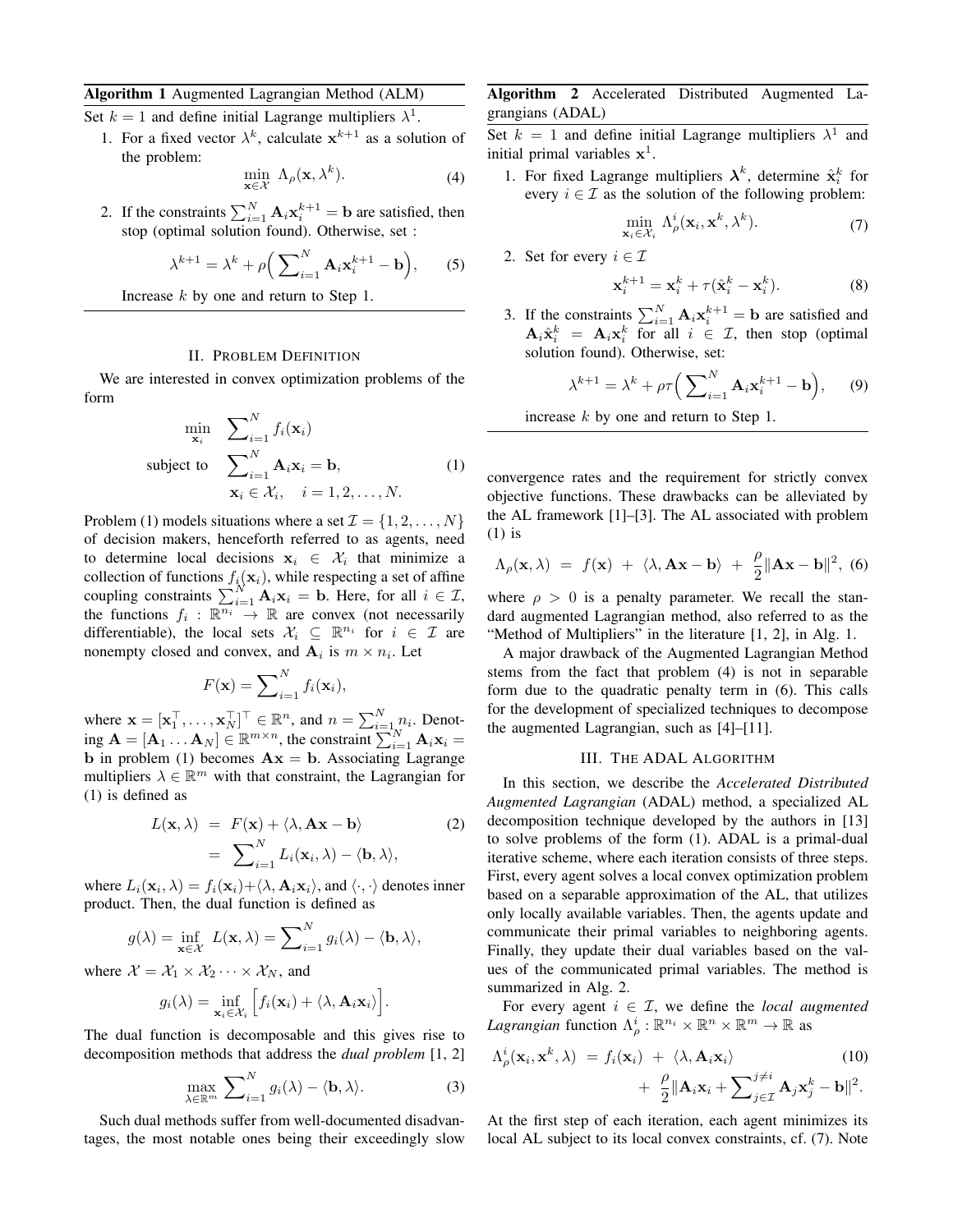that the variables  $A_j x_j^k$ , appearing in the penalty term of the local AL (10), correspond to the local primal variables of agent  $j$  that were communicated to agent  $i$ . With respect to agent  $i$ , these are considered fixed parameters. The penalty term of each  $\Lambda_{\rho}^{i}$  can be equivalently expressed as

$$
\|\mathbf{A}_i \mathbf{x}_i + \sum_{j \in \mathcal{I}}^{j \neq i} \mathbf{A}_j \mathbf{x}_j^k - \mathbf{b}\|^2 =
$$
  
= 
$$
\sum_{l=1}^m \left( [\mathbf{A}_i \mathbf{x}_i]_l + \sum_{j \in \mathcal{I}}^{j \neq i} [\mathbf{A}_j \mathbf{x}_j^k]_l - b_l \right)^2.
$$

The above penalty term is involved only in the minimization computation (7). Hence, for those l such that  $[\mathbf{A}_i]_l = \mathbf{0}$ , the terms  $\sum_{j\in\mathcal{I}}^{j\neq i} [\mathbf{A}_j \mathbf{x}_j^k]_l - b_l$  are just constant terms in the minimization step, and can be excluded. Here,  $[\mathbf{A}_i]_l$ denotes the *l*-th row of  $A_i$  and 0 stands for a zero vector of proper dimension. This implies that subproblem  $i$  needs access only to the decisions  $\left[\mathbf{A}_j \mathbf{x}_j^k\right]_l$  from all subproblems  $j \neq i$  that are involved in the same constraints l as i. Moreover, regarding the term  $\langle \lambda, \mathbf{A}_i \mathbf{x}_i \rangle$  in (10), we have that  $\langle \lambda, \mathbf{A}_i \mathbf{x}_i \rangle = \sum_{j=1}^m \lambda_j [\mathbf{A}_i \mathbf{x}_i]_j$ . Hence, we see that, in order to compute  $(7)$ , each subproblem  $i$  needs access only to those  $\lambda_j$  for which  $[\mathbf{A}_i]_j \neq \mathbf{0}$ .

The second step of ADAL consists of each agent updating its primal variables by taking a convex combination with the corresponding values from the previous iteration, cf. (8). This update depends on a stepsize  $\tau$  which must satisfy  $\tau \in$  $(0, \frac{1}{q})$  to ensure convergence [13]. Here, q is defined as the *maximum degree*, and is a measure of sparsity of the total constraint matrix **A**. Specifically, for each constraint  $j =$  $1, \ldots, m$ , we introduce a measure of involvement. We denote the number of agents i associated with this constraint by  $q_j$ , that is,  $q_j$  is the number of all  $i \in \mathcal{I} : [\mathbf{A}_i]_j \neq \mathbf{0}$ . We define q to be the maximum over all  $q_j$ , i.e.,  $q = \max_{1 \leq j \leq m} q_j$ . Intuitively,  $q$  is the number of agents coupled in the "most" populated" constraint of the problem.

The third and final step of each ADAL iteration consists of the dual update, cf. (9). This step is distributed by structure, since the Lagrange multiplier of the  $j$ -th constraint is updated according to  $\lambda_j^{k+1} = \lambda_j^k + \rho \tau \left( \sum_{i=1}^N \left[ \mathbf{A}_i \mathbf{x}_i^{k+1} \right]_j - b_j \right)$ , which implies that the udpate of  $\lambda_j$  needs only information from those *i* for which  $[\mathbf{A}_i]_j \neq \mathbf{0}$ .

The convergence of ADAL relies on the following three assumptions, which are typically required in the analysis of convex optimization methods:

- (A1) The functions  $f_i$  are convex, and the sets  $\mathcal{X}_i$  are nonempty, closed, and convex for all  $i \in \mathcal{I}$ .
- (A2) The Lagrange function L has a saddle point  $(\mathbf{x}^*, \lambda^*) \in$  $\mathbb{R}^n \times \mathbb{R}^m$  so that

$$
L(\mathbf{x}^*, \lambda) \leq L(\mathbf{x}^*, \lambda^*) \leq L(\mathbf{x}, \lambda^*), \ \forall \ \mathbf{x} \in \mathcal{X}, \ \lambda \in \mathbb{R}^m.
$$

(A3) All subproblems (7) are solvable at every iteration.

The convergence proof of ADAL hinges on showing that the Lyapunov/Merit function  $\phi^k = \phi^k(\mathbf{x}^k, \lambda^k)$  defined by

$$
\phi^k = \rho \sum_{i \in \mathcal{I}} \|\mathbf{A}_i(\mathbf{x}_i^k - \mathbf{x}_i^*)\|^2 + \frac{1}{\rho} \|\bar{\lambda}^k - \lambda^*\|^2, \quad (11)
$$

is strictly decreasing throughout the iterations  $k$ . The variables  $\bar{\lambda}^k$  are defined as

$$
\bar{\lambda}^k = \lambda^k + \rho(1-\tau)\mathbf{r}(\mathbf{x}^k). \tag{12}
$$

We recall the main convergence result of ADAL from [13].

Theorem 1 ( [13]) *Assume (A1)–(A3). If the stepsize satis*fies  $0 < \tau < \frac{1}{q}$ , then, the sequence  $\{\phi(\mathbf{x}^k, \lambda^k)\}$ , is strictly *decreasing. Moreover, if the sets*  $\mathcal{X}_i$  *are bounded for all*  $i = 1, \ldots N$ , then the ADAL method, either stops at an *optimal solution of problem* (3)*, or generates a sequence of* λ k *converging to an optimal solution of it. Any sequence* {x <sup>k</sup>} *generated by the ADAL algorithm has an accumulation point and any such point is an optimal solution of* (1)*.*

## IV. RATE OF CONVERGENCE

In this section we show that the ADAL method has a worst-case  $O(1/k)$  rate of convergence in an ergodic sense. Our proof relies on defining the ergodic average of the primal variables up to iteration k as  $\tilde{\mathbf{x}}^k = \frac{1}{k} \sum_{p=0}^{k-1} \tilde{\mathbf{x}}^p$ . Specifically, we show that the difference of the Lagrangian  $L(\tilde{\mathbf{x}}^k, \lambda^*)$  at iteration k, cf. (2), from the optimal Lagrangian  $L(\mathbf{x}^*, \lambda^*)$ , i.e., the nonnegative quantity  $L(\tilde{\mathbf{x}}^k, \lambda^*) - L(\mathbf{x}^*, \lambda^*) \geq 0$ , decreases at a worst-case  $O(1/k)$  rate. We note that this is a theoretical result characterizing the worst possible convergence rate; in practice ADAL will converge significanlty faster, as can be seen for example in [13]–[17].

In what follows, we denote the convex subdifferential of a convex function f at a point x by  $\partial f(x)$ . We also use  $\mathcal{N}_{\chi}(\mathbf{x})$  to denote the normal cone to the set X at the point  $\mathbf{x} \in [2], \text{ i.e., } \mathcal{N}_{\mathcal{X}}(\mathbf{x}) = \{ \mathbf{h} \in \mathbb{R}^n : \langle \mathbf{h}, \mathbf{y} - \mathbf{x} \rangle \leq 0, \quad \forall \mathbf{y} \in \mathbb{R}^n \}$  $\mathcal{X}$ . To avoid cluttering the notation, we will use  $\sum_i$  to denote summation over all  $i \in \mathcal{I}$ , i.e.,  $\sum_{i} = \sum_{i=1}^{N}$ , unless explicitly noted otherwise. Define also the *residual*  $r(x) \in$  $\mathbb{R}^m$  as the vector containing the amount of all constraint violations with respect to primal variable x, i.e.,  $r(x)$  = violations with respect to primal variable x, i.e.,  $r(x) = \sum_i A_i x_i - b$ . Finally, we define the auxiliary variables

$$
\hat{\lambda}^k = \lambda^k + \rho \mathbf{r}(\hat{\mathbf{x}}^k). \tag{13}
$$

The basic step of the proof is to show that the relation

$$
L(\hat{\mathbf{x}}^k, \lambda^*) - L(\mathbf{x}^*, \lambda^*) \le \frac{1}{2\tau} (\phi^k - \phi^{k+1}) \tag{14}
$$

holds for all iterations  $k$ . In the following lemma, we utilize the first order optimality conditions for each local subproblem (7) to obtain a first result towards proving (14).

Lemma 1 *Assume (A1)–(A3). Then, the following holds:*

$$
L(\hat{\mathbf{x}}^k, \lambda^*) - L(\mathbf{x}^*, \lambda^*) \le -\langle \hat{\lambda}^k - \lambda^*, \mathbf{r}(\hat{\mathbf{x}}^k) \rangle \qquad (15)
$$

$$
+ \rho \sum_i \langle \mathbf{A}_i(\mathbf{x}_i^* - \hat{\mathbf{x}}_i^k), \sum_{j \neq i} \mathbf{A}_j(\mathbf{x}_j^k - \hat{\mathbf{x}}_j^k) \rangle.
$$

*Proof:* The first order optimality conditions for each local problem (7) imply the following inclusion

$$
0 \in \partial f_i(\hat{\mathbf{x}}_i^k) + \rho \mathbf{A}_i^\top \left( \lambda^k + \mathbf{A}_i \hat{\mathbf{x}}_i^k + \sum_{j \neq i} \mathbf{A}_j \mathbf{x}_j^k - \mathbf{b} \right) + \mathcal{N}_{\mathcal{X}_i}(\hat{\mathbf{x}}_i^k).
$$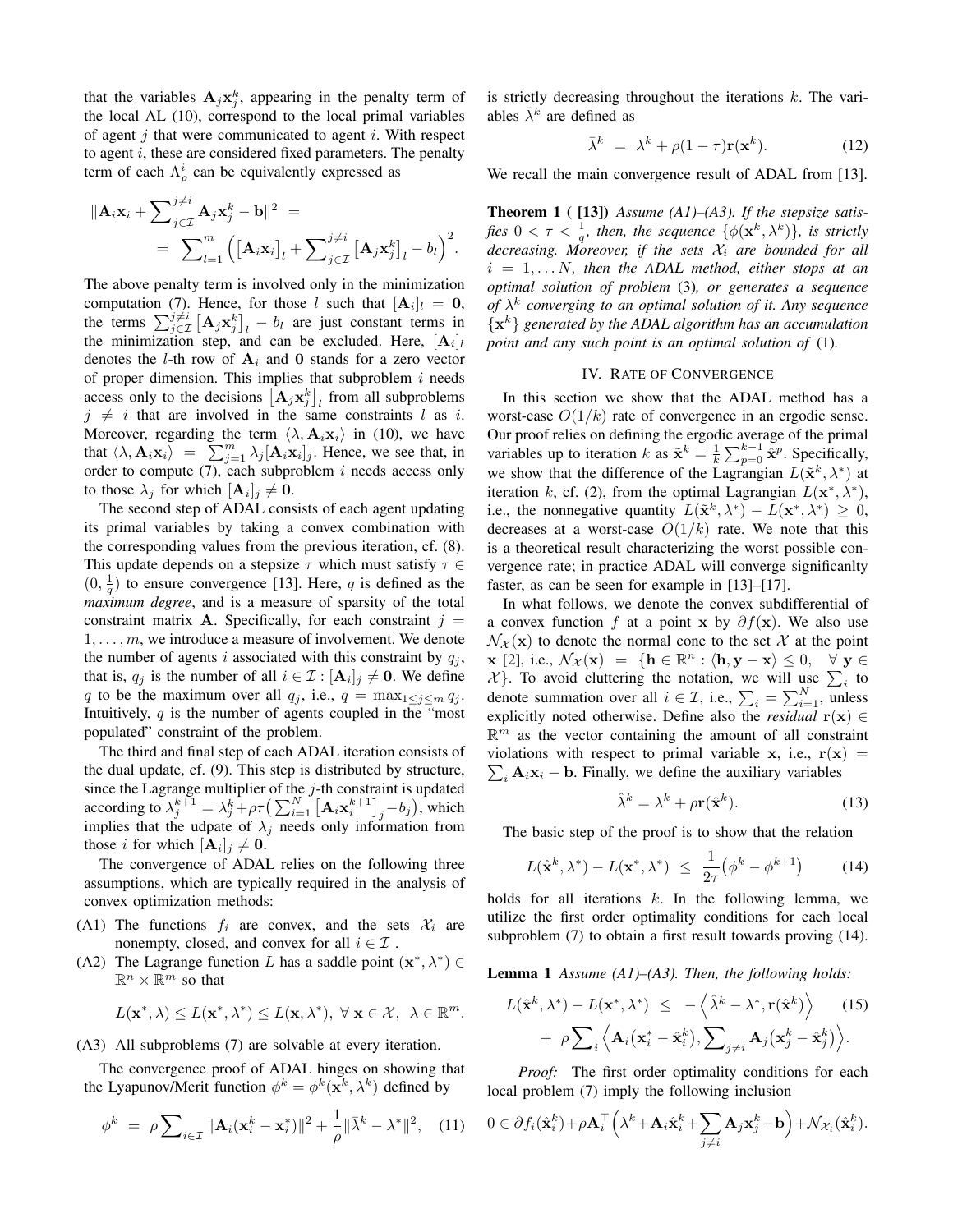We infer that subgradients  $s_i^k \in \partial f_i(\hat{x}_i^k)$  and normal elements  $z_i^k \in \mathcal{N}_{\mathcal{X}_i}(\hat{\mathbf{x}}_i^k)$  exist such that the above becomes

$$
0 = \mathbf{s}_i^k + \rho \mathbf{A}_i^\top \left( \lambda^k + \mathbf{A}_i \hat{\mathbf{x}}_i^k + \sum_{j \neq i} \mathbf{A}_j \mathbf{x}_j^k - \mathbf{b} \right) + \mathbf{z}_i^k.
$$

Taking the inner product of both sides of this equation with  $x_i^* - \hat{x}_i^k$  and using the definition of a normal cone, we obtain

$$
\left\langle \mathbf{s}_{i}^{k} + \rho \mathbf{A}_{i}^{\top} \left( \lambda^{k} + \mathbf{A}_{i} \hat{\mathbf{x}}_{i}^{k} + \sum_{j \neq i} \mathbf{A}_{j} \mathbf{x}_{j}^{k} - \mathbf{b} \right), \mathbf{x}_{i}^{*} - \hat{\mathbf{x}}_{i}^{k} \right\rangle = \n= \left\langle -\mathbf{z}_{i}^{k}, \mathbf{x}_{i}^{*} - \hat{\mathbf{x}}_{i}^{k} \right\rangle \geq 0.
$$

Substituting  $\lambda^k$  with  $\hat{\lambda}^k$ , cf. (13), in the above, we get

$$
0 \le \left\langle \mathbf{s}_i^k + \mathbf{A}_i^\top \left[ \hat{\lambda}^k + \rho \sum_{j \ne i} \mathbf{A}_j (\mathbf{x}_j^k - \hat{\mathbf{x}}_j^k) \right], \mathbf{x}_i^* - \hat{\mathbf{x}}_i^k \right\rangle. (16)
$$

By the definition of the subgradient of  $f_i$  at  $\hat{\mathbf{x}}_i^k$ , we have the relation

$$
f_i(\mathbf{x}_i) - f_i(\hat{\mathbf{x}}_i^k) \geq \mathbf{s}_i^k(\mathbf{x}_i - \hat{\mathbf{x}}_i^k), \ \forall \mathbf{x}_i \in \mathcal{X}_i. \qquad (17)
$$

Substituting (17) for  $x_i = x_i^*$  into (16), we get

$$
f_i(\mathbf{x}_i^*) - f_i(\hat{\mathbf{x}}_i^k) + \langle \hat{\lambda}^k, \mathbf{A}_i(\mathbf{x}_i^* - \hat{\mathbf{x}}_i^k) \rangle
$$
  
+  $\rho \langle \mathbf{A}_i(\mathbf{x}_i^* - \hat{\mathbf{x}}_i^k), \sum_{j \neq i} \mathbf{A}_j(\mathbf{x}_j^k - \hat{\mathbf{x}}_i^k) \rangle \geq 0.$ 

Summing over all  $i$ , we get

$$
F(\mathbf{x}^*) - F(\hat{\mathbf{x}}^k) + \langle \hat{\lambda}^k, \sum_i \mathbf{A}_i (\mathbf{x}_i^* - \hat{\mathbf{x}}_i^k) \rangle
$$
  
+  $\rho \sum_i \langle \mathbf{A}_i (\mathbf{x}_i^* - \hat{\mathbf{x}}_i^k), \sum_{j \neq i} \mathbf{A}_j (\mathbf{x}_j^k - \hat{\mathbf{x}}_j^k) \rangle \geq 0.$ 

Substituting  $\sum_i \mathbf{A}_i (\mathbf{x}^*_i - \hat{\mathbf{x}}^k_i) = \mathbf{b} - \sum_i \mathbf{A}_i \hat{\mathbf{x}}^k_i = -\mathbf{r}(\hat{\mathbf{x}}^k)$ , and adding and subtracting  $\langle \lambda^*, \mathbf{r}(\hat{\mathbf{x}}^k) \rangle$  to the above, we get

$$
F(\mathbf{x}^*) - F(\hat{\mathbf{x}}^k) - \langle \lambda^*, \mathbf{r}(\hat{\mathbf{x}}^k) \rangle - \langle \hat{\lambda}^k - \lambda^*, \mathbf{r}(\hat{\mathbf{x}}^k) \rangle + \rho \sum_i \langle \mathbf{A}_i(\mathbf{x}_i^* - \hat{\mathbf{x}}_i^k), \sum_{j \neq i} \mathbf{A}_j(\mathbf{x}_j^k - \hat{\mathbf{x}}_j^k) \rangle \geq 0.
$$

Rearranging terms in the above inequality, and noting that

$$
F(\hat{\mathbf{x}}^k) + \langle \lambda^*, \mathbf{r}(\hat{\mathbf{x}}^k) \rangle - F(\mathbf{x}^*) = L(\hat{\mathbf{x}}^k, \lambda^*) - L(\mathbf{x}^*, \lambda^*),
$$

we obtain

$$
L(\hat{\mathbf{x}}^k, \lambda^*) - L(\mathbf{x}^*, \lambda^*) \leq -\langle \hat{\lambda}^k - \lambda^*, \mathbf{r}(\hat{\mathbf{x}}^k) \rangle + \rho \sum_i \langle \mathbf{A}_i(\mathbf{x}_i^* - \hat{\mathbf{x}}_i^k), \sum_{j \neq i} \mathbf{A}_j(\mathbf{x}_j^k - \hat{\mathbf{x}}_j^k) \rangle.
$$

as required.

Next, we further manipulate the result from Lemma 1 to obtain an expression that will help us prove (14).

Lemma 2 *Assume (A1)–(A3). Then, the following holds:*

$$
L(\hat{\mathbf{x}}^k, \lambda^*) - L(\mathbf{x}^*, \lambda^*)
$$
\n
$$
+ \frac{\rho}{2} \sum_{i} \|\mathbf{A}_i(\mathbf{x}_i^k - \hat{\mathbf{x}}_i^k)\|^2 + \rho(\tau - \frac{\tau^2 q}{2})\|\mathbf{r}(\hat{\mathbf{x}}^k)\|^2
$$
\n
$$
\leq \rho \sum_{i} \left\langle \mathbf{A}_i(\mathbf{x}_i^k - \mathbf{x}_i^*), \mathbf{A}_i(\mathbf{x}_i^k - \hat{\mathbf{x}}_i^k) \right\rangle - \left\langle \bar{\lambda}^k - \lambda^*, \mathbf{r}(\hat{\mathbf{x}}^k) \right\rangle
$$
\n(18)

*Proof:* Consider (15), and rearrange the terms as

$$
- \langle \hat{\lambda}^k - \lambda^*, \mathbf{r}(\hat{\mathbf{x}}^k) \rangle \geq L(\hat{\mathbf{x}}^k, \lambda^*) - L(\mathbf{x}^*, \lambda^*)
$$
  
+  $\rho \sum_i \langle \mathbf{A}_i(\hat{\mathbf{x}}_i^k - \mathbf{x}_i^*), \sum_{j \neq i} \mathbf{A}_j(\mathbf{x}_j^k - \hat{\mathbf{x}}_j^k) \rangle$ .

To avoid cluttering the notation, we temporarily disregard the  $L(\hat{\mathbf{x}}^k, \lambda^*) - L(\mathbf{x}^*, \lambda^*)$  term, i.e., consider only the terms

$$
-\left<\hat{\lambda}^k-\lambda^*,\mathbf{r}(\hat{\mathbf{x}}^k)\right>\geq\\\rho\sum\nolimits_{i}\left<\mathbf{A}_i(\hat{\mathbf{x}}_i^k-\mathbf{x}_i^*),\sum\nolimits_{j\neq i}\mathbf{A}_j(\mathbf{x}_j^k-\hat{\mathbf{x}}_j^k)\right>.
$$

Add the term  $\rho \sum_i \left\langle \mathbf{A}_i(\hat{\mathbf{x}}_i^k - \mathbf{x}_i^*), \mathbf{A}_i(\mathbf{x}_i^k - \hat{\mathbf{x}}_i^k) \right\rangle$  to both sides of the above inequality, and group the terms at the right-hand side by their common factor to get

$$
\rho \sum_{i} \left\langle \mathbf{A}_{i}(\hat{\mathbf{x}}_{i}^{k} - \mathbf{x}_{i}^{*}), \mathbf{A}_{i}(\mathbf{x}_{i}^{k} - \hat{\mathbf{x}}_{i}^{k}) \right\rangle - \left\langle \hat{\lambda}^{k} - \lambda^{*}, \mathbf{r}(\hat{\mathbf{x}}^{k}) \right\rangle
$$
  
\n
$$
\geq \rho \sum_{i} \left\langle \mathbf{A}_{i}(\hat{\mathbf{x}}_{i}^{k} - \mathbf{x}_{i}^{*}), \sum_{j} \mathbf{A}_{j}(\mathbf{x}_{j}^{k} - \hat{\mathbf{x}}_{j}^{k}) \right\rangle.
$$
 (19)

The term  $\sum_j \mathbf{A}_j (\mathbf{x}_j^k - \hat{\mathbf{x}}_j^k) = \mathbf{r}(\mathbf{x}^k) - \mathbf{r}(\hat{\mathbf{x}}^k)$  is a constant factor with respect to the summation over  $i$  in the right hand side of the above, and  $\sum_i \mathbf{A}_i \mathbf{x}_i^* = \mathbf{b}$ . Hence, we have that

$$
\rho \sum_{i} \left\langle \mathbf{A}_{i}(\hat{\mathbf{x}}_{i}^{k} - \mathbf{x}_{i}^{*}), \sum_{j} \mathbf{A}_{j}(\mathbf{x}_{j}^{k} - \hat{\mathbf{x}}_{j}^{k}) \right\rangle = \\ = \rho \left\langle \mathbf{r}(\hat{\mathbf{x}}^{k}), \mathbf{r}(\mathbf{x}^{k}) - \mathbf{r}(\hat{\mathbf{x}}^{k}) \right\rangle,
$$

and (19) becomes

$$
\rho \sum_{i} \left\langle \mathbf{A}_{i}(\hat{\mathbf{x}}_{i}^{k} - \mathbf{x}_{i}^{*}), \mathbf{A}_{i}(\mathbf{x}_{i}^{k} - \hat{\mathbf{x}}_{i}^{k}) \right\rangle - \left\langle \hat{\lambda}^{k} - \lambda^{*}, \mathbf{r}(\hat{\mathbf{x}}^{k}) \right\rangle
$$
  
\n
$$
\geq \rho \left\langle \mathbf{r}(\hat{\mathbf{x}}^{k}), \mathbf{r}(\mathbf{x}^{k}) - \mathbf{r}(\hat{\mathbf{x}}^{k}) \right\rangle. \tag{20}
$$

Next, we represent

$$
\mathbf{A}_{i}\hat{\mathbf{x}}_{i}^{k} - \mathbf{A}_{i}\mathbf{x}_{i}^{*} = (\mathbf{A}_{i}\mathbf{x}_{i}^{k} - \mathbf{A}_{i}\mathbf{x}_{i}^{*}) + (\mathbf{A}_{i}\hat{\mathbf{x}}_{i}^{k} - \mathbf{A}_{i}\mathbf{x}_{i}^{k}) \text{ and}
$$
  

$$
\hat{\lambda}^{k} - \lambda^{*} = (\lambda^{k} - \lambda^{*}) + (\hat{\lambda}^{k} - \lambda^{k}) = (\lambda^{k} - \lambda^{*}) + \rho \mathbf{r}(\hat{\mathbf{x}}^{k}),
$$

in the left-hand side of (20). We obtain

$$
\rho \sum_i \left\langle \mathbf{A}_i(\mathbf{x}_i^k - \mathbf{x}_i^*), \mathbf{A}_i(\mathbf{x}_i^k - \hat{\mathbf{x}}_i^k) \right\rangle - \left\langle \lambda^k - \lambda^*, \mathbf{r}(\hat{\mathbf{x}}^k) \right\rangle \n\geq \left. \rho \sum_i \|\mathbf{A}_i(\mathbf{x}_i^k - \hat{\mathbf{x}}_i^k)\|^2 + \left. \rho \|\mathbf{r}(\hat{\mathbf{x}}^k)\|^2 \right. \n+ \left. \rho \left\langle \mathbf{r}(\hat{\mathbf{x}}^k), \mathbf{r}(\mathbf{x}^k) - \mathbf{r}(\hat{\mathbf{x}}^k) \right\rangle \right).
$$

Adding  $-(1 - \tau)\rho \langle \mathbf{r}(\mathbf{x}^k), \mathbf{r}(\hat{\mathbf{x}}^k) \rangle$  to both sides of the above inequality, and recalling the definition of  $\bar{\lambda}^k$  in (12), we get

$$
\rho \sum_{i} \left\langle \mathbf{A}_{i}(\mathbf{x}_{i}^{k} - \mathbf{x}_{i}^{*}), \mathbf{A}_{i}(\mathbf{x}_{i}^{k} - \hat{\mathbf{x}}_{i}^{k}) \right\rangle - \left\langle \bar{\lambda}^{k} - \lambda^{*}, \mathbf{r}(\hat{\mathbf{x}}^{k}) \right\rangle
$$
  
\n
$$
\geq \rho \sum_{i} \|\mathbf{A}_{i}(\mathbf{x}_{i}^{k} - \hat{\mathbf{x}}_{i}^{k})\|^{2} + \rho \|\mathbf{r}(\hat{\mathbf{x}}^{k})\|^{2}
$$
(21)  
\n
$$
+ \rho \left\langle \mathbf{r}(\hat{\mathbf{x}}^{k}), \mathbf{r}(\mathbf{x}^{k}) - \mathbf{r}(\hat{\mathbf{x}}^{k}) \right\rangle - (1 - \tau)\rho \left\langle \mathbf{r}(\mathbf{x}^{k}), \mathbf{r}(\hat{\mathbf{x}}^{k}) \right\rangle.
$$

 $\left\langle (1-\tau)\rho(\mathbf{r}(\mathbf{x}^k), \mathbf{r}(\hat{\mathbf{x}}^k)) \right\rangle$  at the right hand side of (21). We Consider only the last two terms  $\rho \langle {\bf r}(\hat{{\bf x}}^k),{\bf r}({\bf x}^k)-{\bf r}(\hat{{\bf x}}^k)\rangle -$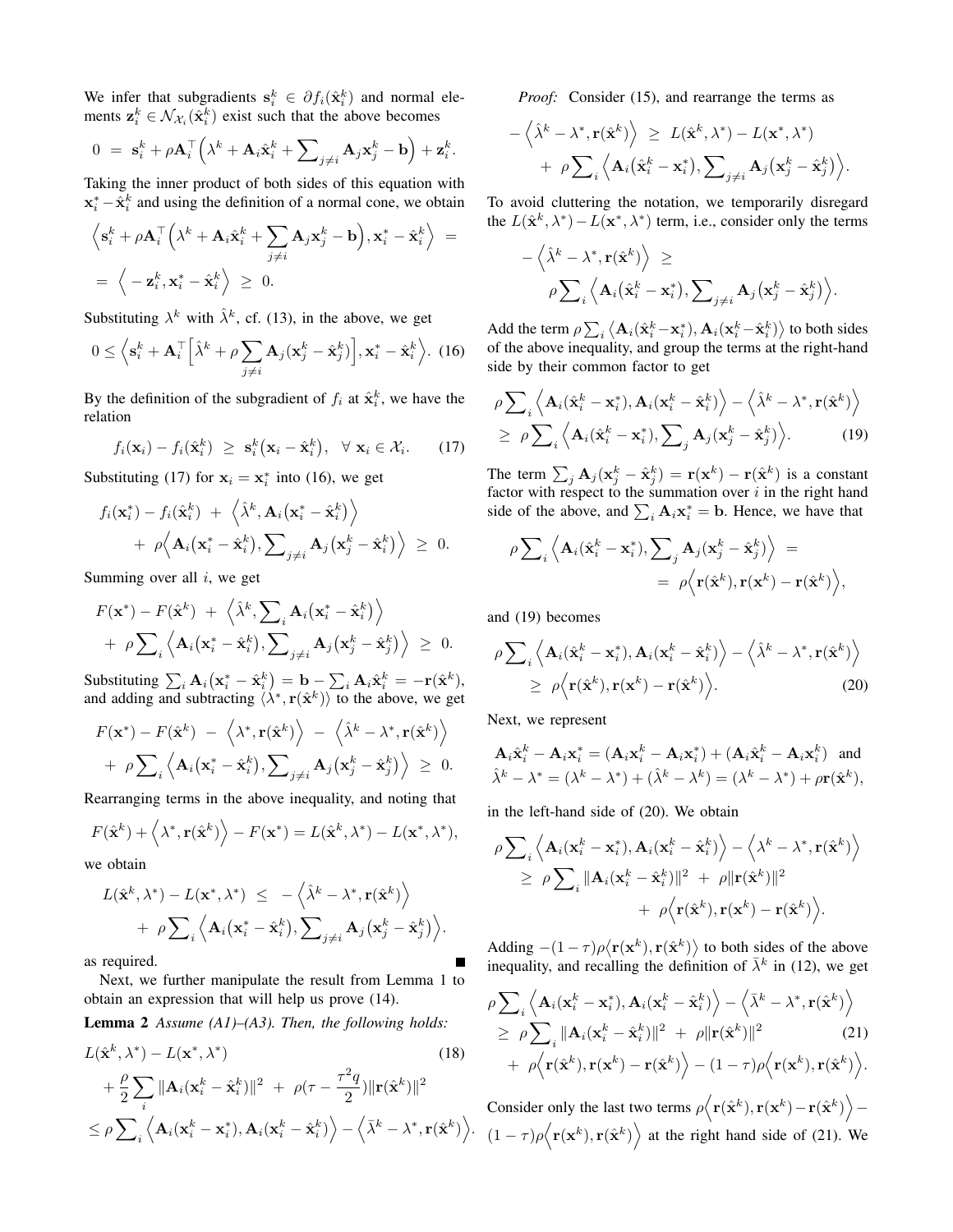can manipulate them to obtain

$$
\rho \Big\langle \mathbf{r}(\hat{\mathbf{x}}^k), \mathbf{r}(\mathbf{x}^k) - \mathbf{r}(\hat{\mathbf{x}}^k) \Big\rangle - (1 - \tau) \rho \Big\langle \mathbf{r}(\mathbf{x}^k), \mathbf{r}(\hat{\mathbf{x}}^k) \Big\rangle =
$$
\n
$$
= \rho \Big\langle \mathbf{r}(\hat{\mathbf{x}}^k), \mathbf{r}(\mathbf{x}^k) - \mathbf{r}(\hat{\mathbf{x}}^k) \Big\rangle
$$
\n
$$
- (1 - \tau) \rho \Big\langle \mathbf{r}(\mathbf{x}^k) - \mathbf{r}(\hat{\mathbf{x}}^k) + \mathbf{r}(\hat{\mathbf{x}}^k), \mathbf{r}(\hat{\mathbf{x}}^k) \Big\rangle
$$
\n
$$
= \tau \rho \Big\langle \mathbf{r}(\hat{\mathbf{x}}^k), \mathbf{r}(\mathbf{x}^k) - \mathbf{r}(\hat{\mathbf{x}}^k) \Big\rangle - (1 - \tau) \rho \| \mathbf{r}(\hat{\mathbf{x}}^k) \|^2.
$$

Substituting back in (21), we obtain

$$
\rho \sum_{i} \left\langle \mathbf{A}_{i}(\mathbf{x}_{i}^{k} - \mathbf{x}_{i}^{*}), \mathbf{A}_{i}(\mathbf{x}_{i}^{k} - \hat{\mathbf{x}}_{i}^{k}) \right\rangle - \left\langle \bar{\lambda}^{k} - \lambda^{*}, \mathbf{r}(\hat{\mathbf{x}}^{k}) \right\rangle
$$
  
\n
$$
\geq \rho \sum_{i} \|\mathbf{A}_{i}(\mathbf{x}_{i}^{k} - \hat{\mathbf{x}}_{i}^{k})\|^{2} + \tau \rho \|\mathbf{r}(\hat{\mathbf{x}}^{k})\|^{2}
$$
(22)  
\n
$$
+ \tau \rho \left\langle \mathbf{r}(\hat{\mathbf{x}}^{k}), \mathbf{r}(\mathbf{x}^{k}) - \mathbf{r}(\hat{\mathbf{x}}^{k}) \right\rangle.
$$

Our aim now is to show that the right hand side of (22) is nonnegative at all times. For this, consider the term  $\tau\rho\Big\langle {\bf r}(\hat{\bf x}^k), {\bf r}({\bf x}^k) - {\bf r}(\hat{\bf x}^k)\Big\rangle = \tau\rho\Big\langle {\bf r}(\hat{\bf x}^k), \sum_i{\bf A}_i({\bf x}^k_i - \hat{\bf x}^k_i)\Big\rangle.$ Each one of the summands in this term is bounded below by

$$
\tau \rho \Big\langle \mathbf{r}(\hat{\mathbf{x}}^k), \mathbf{A}_i(\mathbf{x}_i^k - \hat{\mathbf{x}}_i^k) \Big\rangle = \tau \rho \sum_{j=1}^m \big[ \mathbf{r}(\hat{\mathbf{x}}^k) \big]_j \big[ \mathbf{A}_i(\mathbf{x}_i^k - \hat{\mathbf{x}}_i^k) \big]_j
$$
  
\n
$$
\geq -\frac{1}{2} \sum_{j=1}^m \Big( \rho \Big[ \mathbf{A}_i(\mathbf{x}_i^k - \hat{\mathbf{x}}_i^k) \Big]_j^2 + \tau^2 \rho \big[ \mathbf{r}(\hat{\mathbf{x}}^k) \big]_j^2 \Big).
$$

Note, however, that some of the rows of  $A_i$  might be zero. If  $[\mathbf{A}_i]_j = \mathbf{0}$ , then it follows that  $\left[ \mathbf{r}(\hat{\mathbf{x}}^k) \right]_j \left[ \mathbf{A}_i (\mathbf{x}_i^k - \hat{\mathbf{x}}_i^k) \right]_j = 0$ . Hence, denoting the set of nonzero rows of  $A_i$  as  $\mathcal{Q}_i$ , i.e.,  $\mathcal{Q}_i = \{j = 1, \dots, m : [\mathbf{A}_i]_j \neq \mathbf{0}\},\$  we can obtain a tighter lower bound for each  $\tau \rho \Big\langle {\bf r}(\hat {\bf x}^k), {\bf A}_i ({\bf x}^k_i - \hat {\bf x}^k_i) \Big\rangle$  term as

$$
\tau \rho \Big\langle \mathbf{r}(\hat{\mathbf{x}}^k), \mathbf{A}_i(\mathbf{x}_i^k - \hat{\mathbf{x}}_i^k) \Big\rangle \geq
$$
\n
$$
-\frac{1}{2} \sum_{j \in \mathcal{Q}_i} \Big( \rho \Big[ \mathbf{A}_i(\mathbf{x}_i^k - \hat{\mathbf{x}}_i^k) \Big]_j^2 + \tau^2 \rho \big[ \mathbf{r}(\hat{\mathbf{x}}^k) \big]_j^2 \Big). \tag{23}
$$

Recalling that  $q$  denotes the maximum number of non-zero blocks  $[\mathbf{A}_i]_j$  over all j, and summing inequality (23) over all *i*, we observe that each quantity  $[r(\hat{\mathbf{x}}^k)]_j^2$  is included in the summation at most  $q$  times. This leads us to the bound

$$
\tau \rho \Big\langle \mathbf{r}(\hat{\mathbf{x}}^k), \mathbf{r}(\mathbf{x}^k) - \mathbf{r}(\hat{\mathbf{x}}^k) \Big\rangle
$$
  
\n
$$
= \sum_i \tau \rho \Big\langle \mathbf{r}(\hat{\mathbf{x}}^k), \mathbf{A}_i(\mathbf{x}_i^k - \hat{\mathbf{x}}_i^k) \Big\rangle
$$
 (24)  
\n
$$
\geq -\frac{\rho}{2} \sum_i \|\mathbf{A}_i(\mathbf{x}_i^k - \hat{\mathbf{x}}_i^k)\|^2 - \frac{\tau^2 q \rho}{2} \|\mathbf{r}(\hat{\mathbf{x}}^k)\|^2.
$$

We substitute (24) back into (22) and arrive at

$$
\rho \sum_{i} \left\langle \mathbf{A}_{i}(\mathbf{x}_{i}^{k} - \mathbf{x}_{i}^{*}), \mathbf{A}_{i}(\mathbf{x}_{i}^{k} - \hat{\mathbf{x}}_{i}^{k}) \right\rangle - \left\langle \bar{\lambda}^{k} - \lambda^{*}, \mathbf{r}(\hat{\mathbf{x}}^{k}) \right\rangle
$$
  
\n
$$
\geq \frac{\rho}{2} \sum_{i} ||\mathbf{A}_{i}(\mathbf{x}_{i}^{k} - \hat{\mathbf{x}}_{i}^{k})||^{2} + \rho(\tau - \frac{\tau^{2}q}{2}) ||\mathbf{r}(\hat{\mathbf{x}}^{k})||^{2}. \quad (25)
$$

Recall that until now we have disregarded the term  $L(\hat{\mathbf{x}}^k, \lambda^*) - L(\mathbf{x}^*, \lambda^*)$ . Reinstating this term in (25), we get

$$
L(\hat{\mathbf{x}}^k, \lambda^*) - L(\mathbf{x}^*, \lambda^*) + \frac{\rho}{2} \sum_i \|\mathbf{A}_i(\mathbf{x}_i^k - \hat{\mathbf{x}}_i^k)\|^2
$$
  
+  $\rho(\tau - \frac{\tau^2 q}{2}) \|\mathbf{r}(\hat{\mathbf{x}}^k)\|^2$   
 $\leq \rho \sum_i \left\langle \mathbf{A}_i(\mathbf{x}_i^k - \mathbf{x}_i^*), \mathbf{A}_i(\mathbf{x}_i^k - \hat{\mathbf{x}}_i^k) \right\rangle - \left\langle \bar{\lambda}^k - \lambda^*, \mathbf{r}(\hat{\mathbf{x}}^k) \right\rangle,$ 

as required.

Now, we are ready to prove the key relation (14). Lemma 3 *Assume (A1)–(A3). Then, the following holds:*

$$
L(\hat{\mathbf{x}}^k, \lambda^*) - L(\mathbf{x}^*, \lambda^*) \le \frac{1}{2\tau} (\phi^k - \phi^{k+1}). \tag{26}
$$

*Proof:* First, we show that the dual update step (9) of ADAL is equivalent to the update rule

$$
\bar{\lambda}^{k+1} = \bar{\lambda}^k + \tau \rho \mathbf{r}(\hat{\mathbf{x}}^k). \tag{27}
$$

for the variables  $\bar{\lambda}^k$ . Indeed, we have

$$
\lambda^{k+1} = \lambda^k + \tau \rho \mathbf{r}(\mathbf{x}^{k+1})
$$
  
=  $\lambda^k + \tau \rho [(1-\tau)\mathbf{r}(\mathbf{x}^k) + \tau \mathbf{r}(\hat{\mathbf{x}}^k)]$   
=  $\lambda^k + \tau [ -(1-\tau)\rho (\mathbf{r}(\hat{\mathbf{x}}^k) - \mathbf{r}(\mathbf{x}^k)) + \rho \mathbf{r}(\hat{\mathbf{x}}^k)]$   
=  $\lambda^k - (1-\tau)\rho \tau (\mathbf{r}(\hat{\mathbf{x}}^k) - \mathbf{r}(\mathbf{x}^k)) + \tau \rho \mathbf{r}(\hat{\mathbf{x}}^k).$ 

Adding  $(1 - \tau)\rho r(x^k)$  to both sides of the above equation and rearranging terms we obtain

$$
\lambda^{k+1} + (1 - \tau)\rho \Big[ \mathbf{r}(\mathbf{x}^k) + \tau \Big( \mathbf{r}(\hat{\mathbf{x}}^k) - \mathbf{r}(\mathbf{x}^k) \Big) \Big] \n= \lambda^k + (1 - \tau)\rho \mathbf{r}(\mathbf{x}^k) + \tau \rho \mathbf{r}(\hat{\mathbf{x}}^k).
$$

This is equivalent to

$$
\lambda^{k+1} + (1 - \tau)\rho \mathbf{r}(\mathbf{x}^{k+1}) = \lambda^k + (1 - \tau)\rho \mathbf{r}(\mathbf{x}^k) + \tau \rho \mathbf{r}(\hat{\mathbf{x}}^k),
$$

which is exactly (27). With that in mind, we have that

$$
\phi^k - \phi^{k+1} = \sum_{i=1}^N \rho \|\mathbf{A}_i(\mathbf{x}_i^k - \mathbf{x}_i^*)\|^2 + \frac{1}{\rho} \|\bar{\lambda}^k - \lambda^*\|^2
$$

$$
- \sum_{i=1}^N \rho \|\mathbf{A}_i(\mathbf{x}_i^{k+1} - \mathbf{x}_i^*)\|^2 - \frac{1}{\rho} \|\bar{\lambda}^{k+1} - \lambda^*\|^2
$$

$$
= 2\tau \left[ \rho \sum_i \left\langle \mathbf{A}_i(\mathbf{x}_i^k - \mathbf{x}_i^*), \mathbf{A}_i(\mathbf{x}_i^k - \hat{\mathbf{x}}_i^k) \right\rangle - \left\langle \bar{\lambda}^k - \lambda^*, \mathbf{r}(\hat{\mathbf{x}}^k) \right\rangle \right] - \tau^2 \left[ \sum_i \rho \|\mathbf{A}_i(\hat{\mathbf{x}}_i^k - \mathbf{x}_i^k)\|^2 + \rho \|\mathbf{r}(\hat{\mathbf{x}}^k)\|^2 \right].
$$

Rearranging terms in the above equation, we get that

$$
\rho \sum_{i} \left\langle \mathbf{A}_{i}(\mathbf{x}_{i}^{k}-\mathbf{x}_{i}^{*}), \mathbf{A}_{i}(\mathbf{x}_{i}^{k}-\hat{\mathbf{x}}_{i}^{k}) \right\rangle - \left\langle \bar{\lambda}^{k} - \lambda^{*}, \mathbf{r}(\hat{\mathbf{x}}^{k}) \right\rangle \n= \frac{1}{2\tau} \left( \phi^{k} - \phi^{k+1} \right) + \frac{\tau \rho}{2} \left( \sum_{i} \|\mathbf{A}_{i}(\hat{\mathbf{x}}_{i}^{k}-\mathbf{x}_{i}^{k})\|^{2} + \|\mathbf{r}(\hat{\mathbf{x}}^{k})\|^{2} \right).
$$
\nFrom the relation (18) of Lemma 2, we can substitute the term  $\rho \sum_{i} \left\langle \mathbf{A}_{i}(\mathbf{x}_{i}^{k}-\mathbf{x}_{i}^{*}), \mathbf{A}_{i}(\mathbf{x}_{i}^{k}-\hat{\mathbf{x}}_{i}^{k}) \right\rangle - \left\langle \bar{\lambda}^{k} - \lambda^{*}, \mathbf{r}(\hat{\mathbf{x}}^{k}) \right\rangle$ 

on the left hand side of the above equality, to arrive at

$$
L(\hat{\mathbf{x}}^k, \lambda^*) - L(\mathbf{x}^*, \lambda^*)
$$
  
+  $\frac{\rho}{2} \sum_i ||\mathbf{A}_i(\mathbf{x}_i^k - \hat{\mathbf{x}}_i^k)||^2 + \rho(\tau - \frac{\tau^2 q}{2}) ||\mathbf{r}(\hat{\mathbf{x}}^k)||^2$   
 $\leq \frac{1}{2\tau} (\phi^k - \phi^{k+1}) + \frac{\tau \rho}{2} (\sum_i ||\mathbf{A}_i(\hat{\mathbf{x}}_i^k - \mathbf{x}_i^k)||^2 + ||\mathbf{r}(\hat{\mathbf{x}}^k)||^2)$   
or, equivalently, at

,

 $L(\hat{\mathbf{x}}^k, \lambda^*) - L(\mathbf{x}^*, \lambda^*) + \frac{\rho(1-\tau)}{2}$  $\sum\nolimits_i\|\mathbf{A}_i(\mathbf{x}^k_i-\hat{\mathbf{x}}^k_i)\|^2$ +  $\frac{\rho(\tau - \tau^2 q)}{2}$  $\frac{(-\tau^2 q)}{2} \| \mathbf{r}(\hat{\mathbf{x}}^k) \|^2 \ \le \ \ \frac{1}{2\pi}$  $\frac{1}{2\tau}(\phi^k - \phi^{k+1}).$